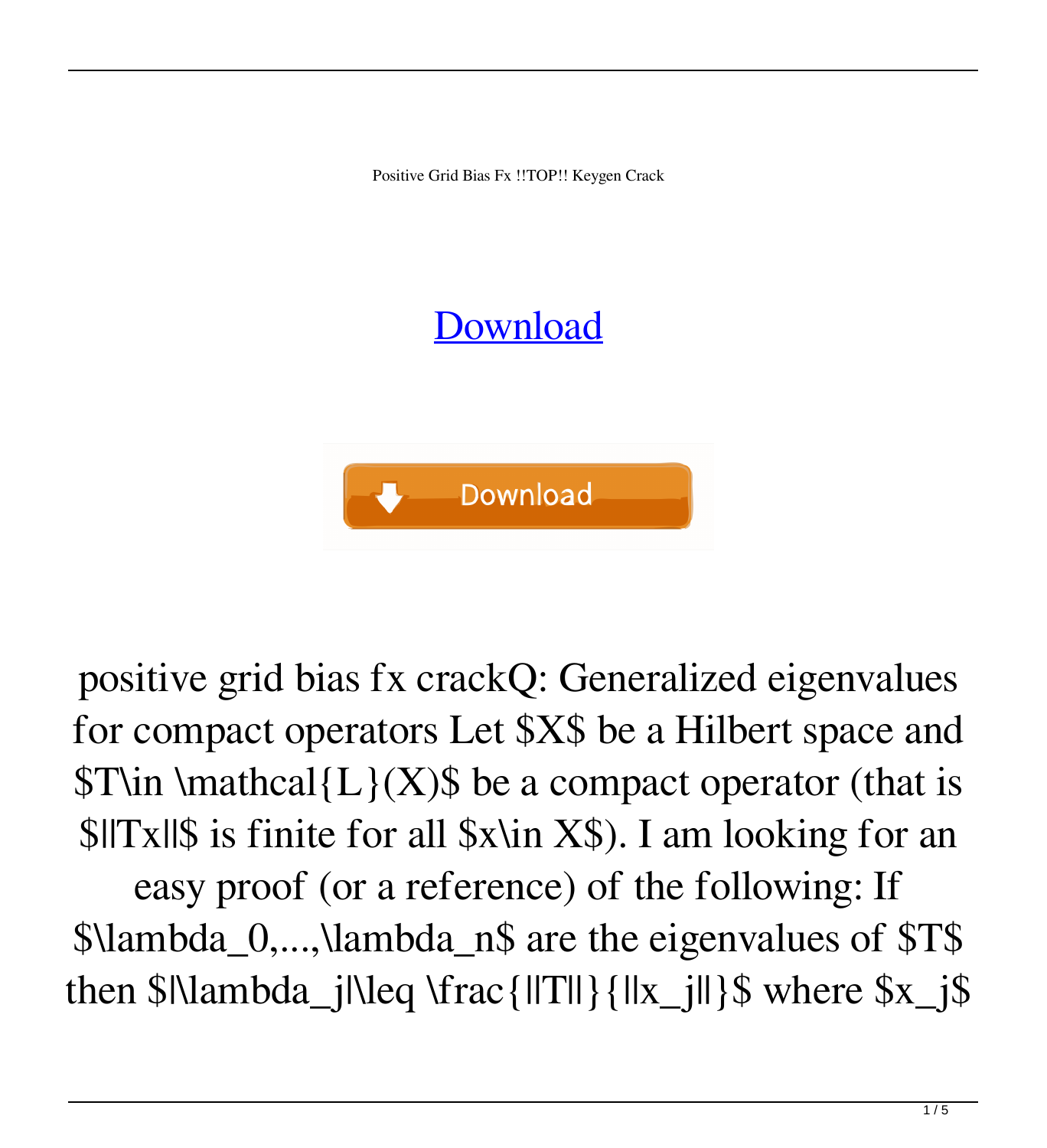is a unit eigenvector. I only need a proof for the case \$T=0\$, for which one can also refer to this question. A: We may assume  $\frac{\sqrt{1}}{\log \cosh(\frac{x}{\sqrt{1-\frac{y}{\log \cosh(\frac{y}{\log y})}}}}$  for every \$j\$, because \$\lambda\_j\geqslant0\$ for every \$j\$ and if  $T=0$ \$ we have  $\frac{1}{2}$  = 1\$ for every \$j\$. Then if

 $x \neq 0$  and  $x_i \neq 0$ , \begin{align\*}  $\Lambda_i|&=\Lambda_i$  |  $\Lambda_i$  |  $\Lambda_i$  |  $\Lambda_i$  |  $\Lambda_i$  |  $\Lambda_i$  |  $\Lambda_i$  |  $\Lambda_i$  |  $\Lambda_i$  |  $\Lambda_i$  |  $\Lambda_i$  |  $\Lambda_i$  |  $\Lambda_i$  |  $\Lambda_i$  |  $\Lambda_i$  |  $\Lambda_i$  |  $\Lambda_i$  |  $\Lambda_i$  |  $\Lambda_i$  |  $\Lambda_i$  |  $\Lambda_i$  |  $\Lambda_i$  |  $\Lambda_i$  |  $\Lambda_i$  |  $\Lambda_i$  |  $\Lambda_i$  |  $\Lambda_i$  | angle|\leqslant\|x\|\|Tx\_j\|\leqslant\frac{\|T\|}{\|x\_j\|}\|  $x\|x_j\| \& \leq \frac{1}{\|x\|}$  hence \$\lambda\_j\leqslant\frac{\|T\|}{\|x\_j\|}\|x\|\$. Verizon will be using Firefox OS to power its new smartphones Yes, it looks like Firefox OS is going to be powering Verizon's upcoming smartphones. Speaking with Phone Arena, Stephen Elop, President and CEO of the company, said that the smartphones will support both GSM and CDMA networks. According to the report, which cites both Stephen Elop and a Verizon official,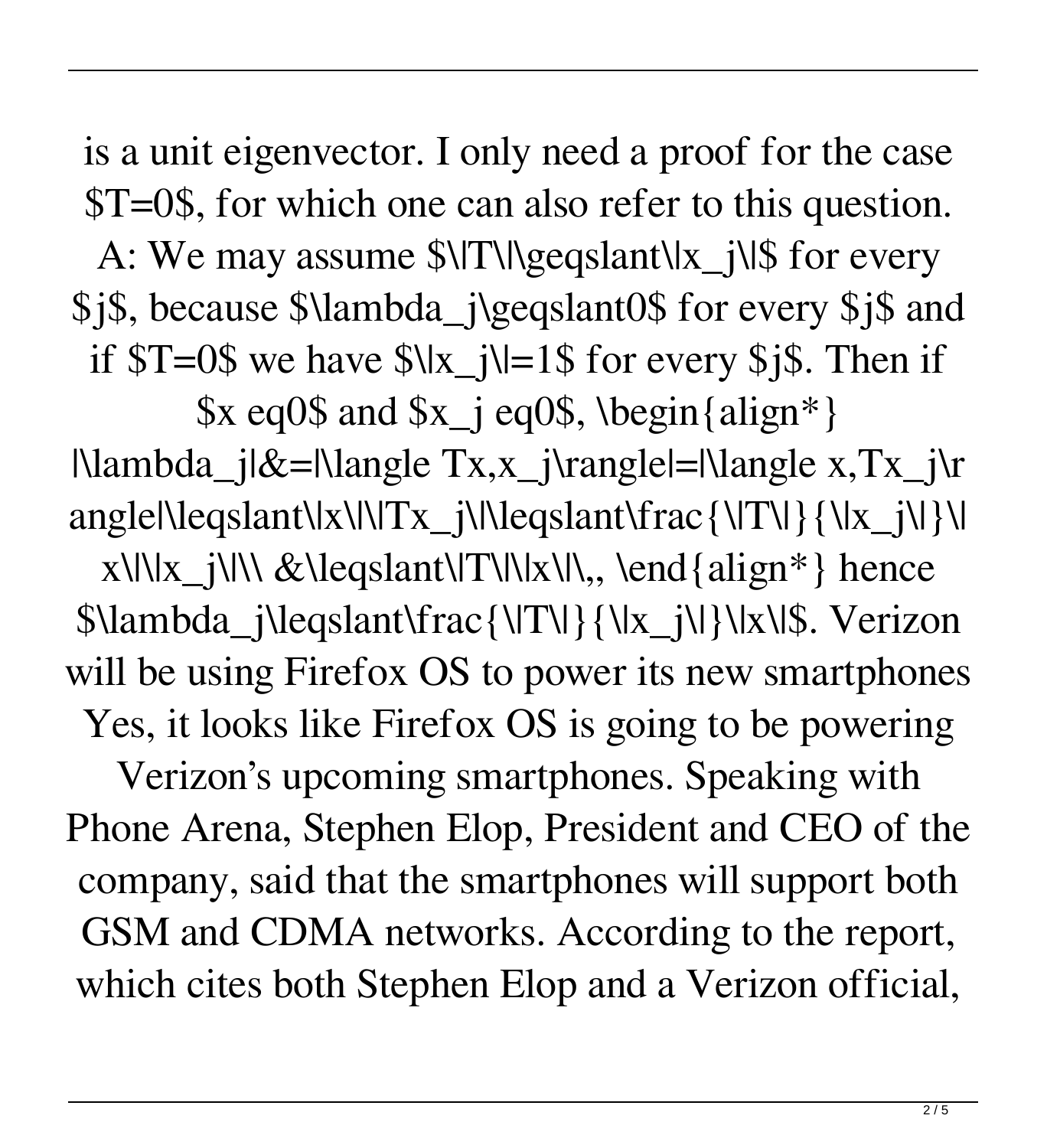the devices will arrive in Q1 2013. They will be given

positive grid bias fx keygen positive grid bias fx keygen free positive grid bias fx keygen latest version positive grid bias fx keygen crack positive grid bias fx 2 crack positive grid bias fx 1.1 keygen positive grid bias fx professional External links AppShark References Category:Guitar amplifier amplifiers Category:Propellerheads softwareQ: How to change a variable's value in multiple.htaccess files I've got a.htaccess file that redirects all traffic to index.php. Then I've got a number of.htaccess files that are redirecting different pages to different pages. For example, I have a file called /images.htaccess that redirects all traffic to /images.php. The file /images.php handles images and returns the appropriate mime type based on the file extension.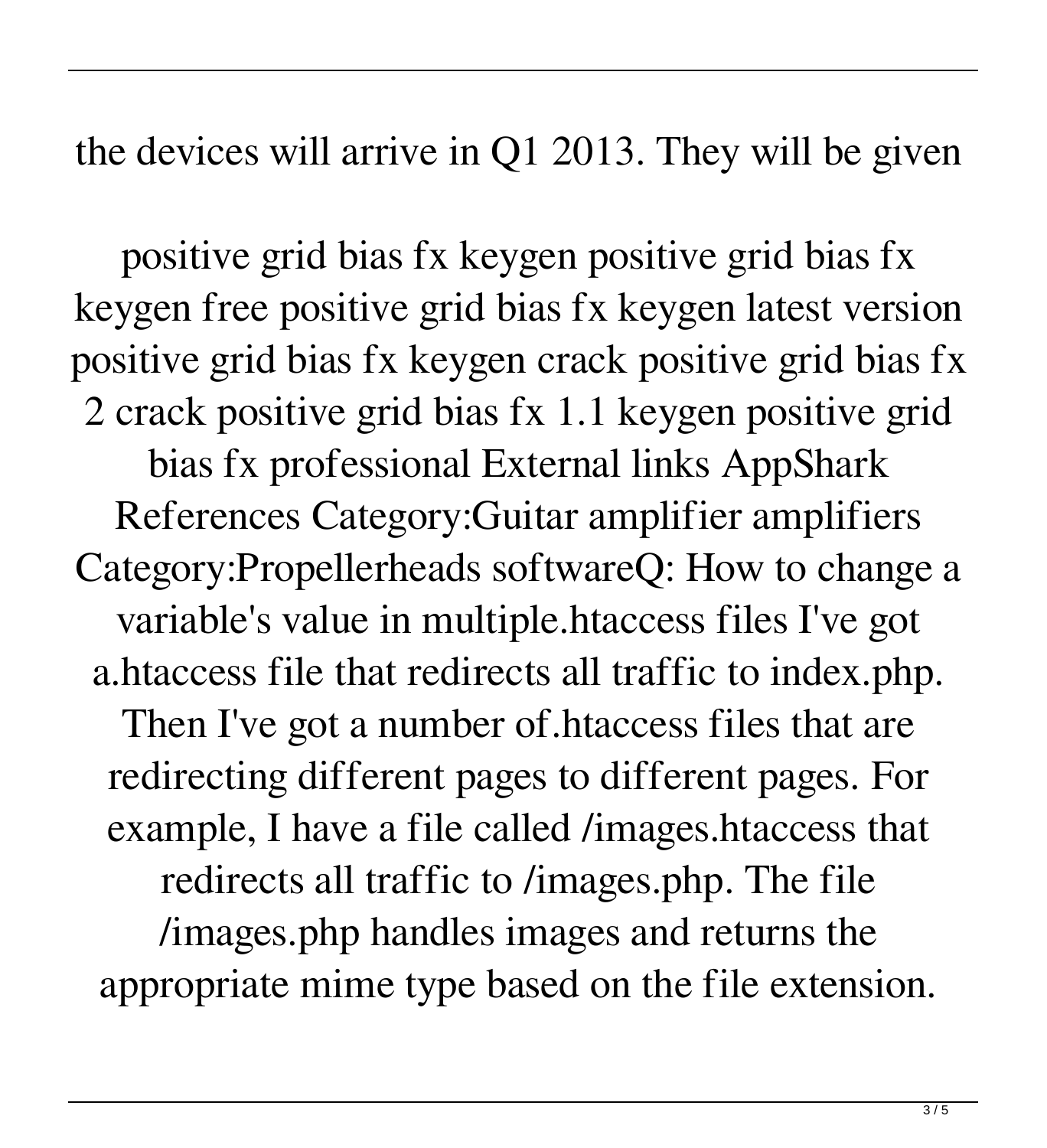What I'd like to do is change this value in the original file, so that it changes all those redirects to use that file as well. The way I'd do it for /images.php is by putting this code in the.htaccess file: RewriteCond  $%$ {REQUEST\_URI} =~ /images.php RewriteCond % {REQUEST\_URI}!(.\*\.(php|jpeg|jpg|png|gif|pdf|css|js )) RewriteRule.\* %{REQUEST\_URI}/ [R] Is there a way to do this with multiple.htaccess files? A: You can use the global flag: RewriteCond %{REQUEST\_URI} ^/images\.php RewriteCond %{REQUEST\_URI}!(.\*\. (php|jpeg|jpg|png|gif|pdf|css|js)) RewriteRule.\* %{REQUEST\_URI}/ [R,L] That said, you should be able to put this into the htaccess file located at the root directory of your site and it will work. This is assuming that /images.php is the last thing in the RewriteRule. Q: Could not load file or assembly '....'. Using IO.File I have a VB.NET 4.0 application which